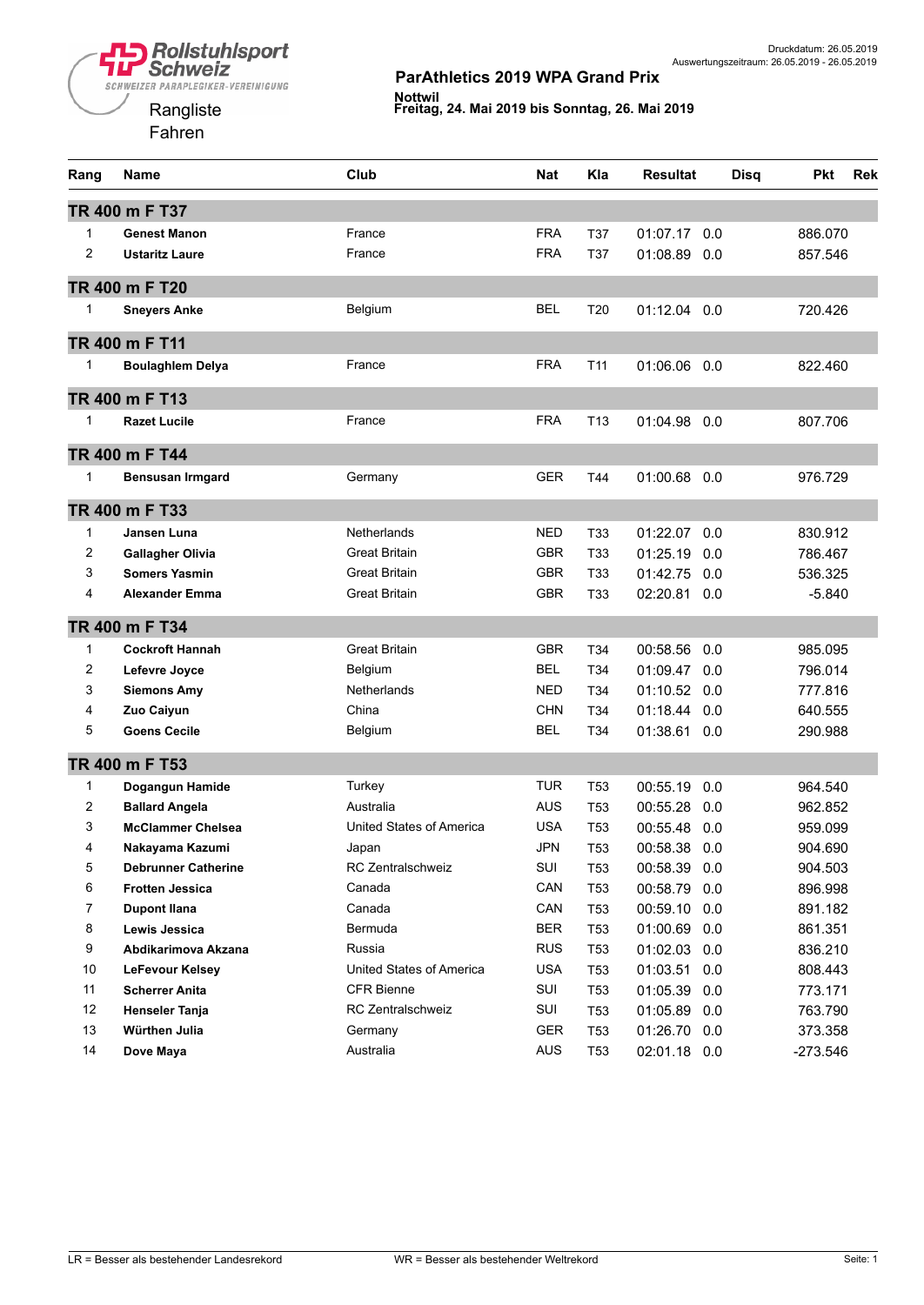

| Rang           | Name                                                    | Club                     | <b>Nat</b> | Kla             | <b>Resultat</b> | <b>Disq</b>       | <b>Pkt</b>  | <b>Rek</b> |
|----------------|---------------------------------------------------------|--------------------------|------------|-----------------|-----------------|-------------------|-------------|------------|
|                | TR 400 m F T54                                          |                          |            |                 |                 |                   |             |            |
| 1              | <b>McFadden Tatyana</b>                                 | United States of America | <b>USA</b> | T <sub>54</sub> | 00:52.46        | 0.0               | 989.210     |            |
| 2              | Zou Lihong                                              | China                    | <b>CHN</b> | T <sub>54</sub> | 00:53.15        | 0.0               | 975.915 ASR |            |
| 3              | Schär Manuela                                           | <b>RC Zentralschweiz</b> | SUI        | T <sub>54</sub> | 00:53.23 0.0    |                   | 974.374 EUR |            |
| 4              | <b>Ault-Connell Eliza</b>                               | Australia                | <b>AUS</b> | T <sub>54</sub> | 00:53.37 0.0    |                   | 971.676 OCR |            |
| 5              | <b>McGrory Amanda</b>                                   | United States of America | <b>USA</b> | T <sub>54</sub> | 00:54.34        | 0.0               | 952.986     |            |
| 6              | Scaroni Susannah                                        | United States of America | <b>USA</b> | T <sub>54</sub> | 00:56.10 0.0    |                   | 919.075     |            |
| 7              | <b>Helbling Alexandra</b>                               | <b>RC Zentralschweiz</b> | SUI        | T <sub>54</sub> | 00:57.06        | 0.0               | 900.578     |            |
| 8              | <b>Roy Diane</b>                                        | Canada                   | CAN        | T <sub>54</sub> | 00:57.74 0.0    |                   | 887.476     |            |
| 9              | Kocherova Natalia                                       | Russia                   | <b>RUS</b> | T <sub>54</sub> | 00:57.88        | 0.0               | 884.778     |            |
| 10             | Van den Broek Margriet                                  | <b>Netherlands</b>       | <b>NED</b> | T <sub>54</sub> | 00:58.36        | 0.0               | 875.530     |            |
| 11             | Supurgeci Zubeyde                                       | Turkey                   | <b>TUR</b> | T <sub>54</sub> | 00:58.39        | 0.0               | 874.952     |            |
| 12             | <b>Alphonse Marie Emmanuelle</b><br><b>Anais Noemie</b> | Mauritius                | <b>MRI</b> | T <sub>54</sub> | 00:58.73        | 0.0               | 868.401     |            |
| 13             | Kotaja Amanda                                           | Finland                  | FIN        | T54             | 00:59.35        | 0.0               | 856.455     |            |
| 14             | <b>Eachus Patricia</b>                                  | <b>RC Zentralschweiz</b> | SUI        | T <sub>54</sub> | 00:59.65        | 0.0               | 850.674     |            |
| 15             | Giacomelli Jessica                                      | Brazil                   | <b>BRA</b> | T <sub>54</sub> | 00:59.73        | 0.0               | 849.133     |            |
| 16             | den Boer Nikita                                         | <b>Netherlands</b>       | <b>NED</b> | T <sub>54</sub> | 00:59.75        | 0.0               | 848.748     |            |
| 17             | Yasukawa Yurika                                         | Japan                    | <b>JPN</b> | T <sub>54</sub> | 01:00.14        | 0.0               | 841.233     |            |
| 18             | <b>Mussinelli Licia</b>                                 | <b>RC Solothurn</b>      | SUI        | T <sub>54</sub> | 01:00.90 0.0    |                   | 826.590     |            |
| 19             | <b>Menje Merle</b>                                      | Germany                  | <b>GER</b> | T <sub>54</sub> | 01:01.66 0.0    |                   | 811.946     |            |
| 20             | de Souza Vanessa Cristina                               | Brazil                   | <b>BRA</b> | T <sub>54</sub> | 01:01.75        | 0.0               | 810.212     |            |
| 21             | Perrine Marie Desirella Brandy                          | <b>Mauritius</b>         | <b>MRI</b> | T <sub>54</sub> | 01:02.54 0.0    |                   | 794.990     |            |
| 22             | <b>Chatyotsakorn Tpat</b>                               | Thailand                 | <b>THA</b> | T <sub>54</sub> | 01:02.68        | 0.0               | 792.293     |            |
| 23             | <b>Vaillant Catherine</b>                               | Canada                   | CAN        | T <sub>54</sub> | 01:03.49 0.0    |                   | 776.686     |            |
| 24             | <b>Schultis Lisa</b>                                    | <b>RC Solothurn</b>      | SUI        | T <sub>54</sub> | 01:04.04        | 0.0               | 766.089     |            |
| 25             | Sharma Nandini                                          | Canada                   | CAN        | T <sub>54</sub> | 01:05.22        | 0.0               | 743.353     |            |
| 26             | <b>Montenegro Lucia</b>                                 | Argentina                | <b>ARG</b> | T <sub>54</sub> | 01:06.19        | 0.0               | 724.663     |            |
| 27             | <b>Fisher Aimee</b>                                     | Australia                | <b>AUS</b> | T <sub>54</sub> | 01:06.47 0.0    |                   | 719.268     |            |
| 28             | Paukkeri Sini                                           | Finland                  | <b>FIN</b> | T <sub>54</sub> | 01:06.56        | 0.0               | 717.534     |            |
| 29             | <b>Williams Elizabeth</b>                               | <b>Great Britain</b>     | <b>GBR</b> | T <sub>54</sub> | 01:07.87 0.0    |                   | 692.293     |            |
| 30             | <b>Abran Katty</b>                                      | Canada                   | CAN        | T <sub>54</sub> | 01:08.65 0.0    |                   | 677.264     |            |
|                | Bayekula Lea                                            | Belgium                  | <b>BEL</b> | T <sub>54</sub> | DQ              | R <sub>18.5</sub> |             |            |
|                | TR 400 m M T36                                          |                          |            |                 |                 |                   |             |            |
| 1              | Schep Gert-Jan                                          | <b>Netherlands</b>       | <b>NED</b> | T36             | 00:59.01 0.0    |                   | 892.871     |            |
|                | TR 400 m M T37                                          |                          |            |                 |                 |                   |             |            |
| 1              | Vdovin Andrei                                           | Russia                   | <b>RUS</b> | <b>T37</b>      | 00:53.72 0.0    |                   | 936.238     |            |
| 2              | <b>Clerc Renaud</b>                                     | France                   | <b>FRA</b> | T37             | 00:55.16 0.0    |                   | 907.723     |            |
| 3              | <b>Bertrand Valentin</b>                                | France                   | <b>FRA</b> | T37             | 00:55.93 0.0    |                   | 892.475     |            |
| 4              | <b>Koalick Franz Michaeal</b>                           | Germany                  | GER        | T37             | 00:59.20 0.0    |                   | 827.723     |            |
| 5              | <b>Saewang Sakphet</b>                                  | Thailand                 | <b>THA</b> | <b>T37</b>      | 01:00.58 0.0    |                   | 800.396     |            |
|                | <b>Hoffmann Moritz</b>                                  | Germany                  | GER        | <b>T37</b>      | <b>DNS</b>      |                   |             |            |
|                | TR 400 m M T38                                          |                          |            |                 |                 |                   |             |            |
| 1              | <b>Taprom Apisit</b>                                    | Thailand                 | <b>THA</b> | T38             | 00:55.25 0.0    |                   | 879.310     |            |
| $\overline{c}$ | <b>Damchoom Surasak</b>                                 | Thailand                 | <b>THA</b> | T38             | 00:59.21 0.0    |                   | 798.986     |            |
| 3              | Raub Paul                                               | Germany                  | <b>GER</b> | T38             | 01:04.67 0.0    |                   | 102.713     |            |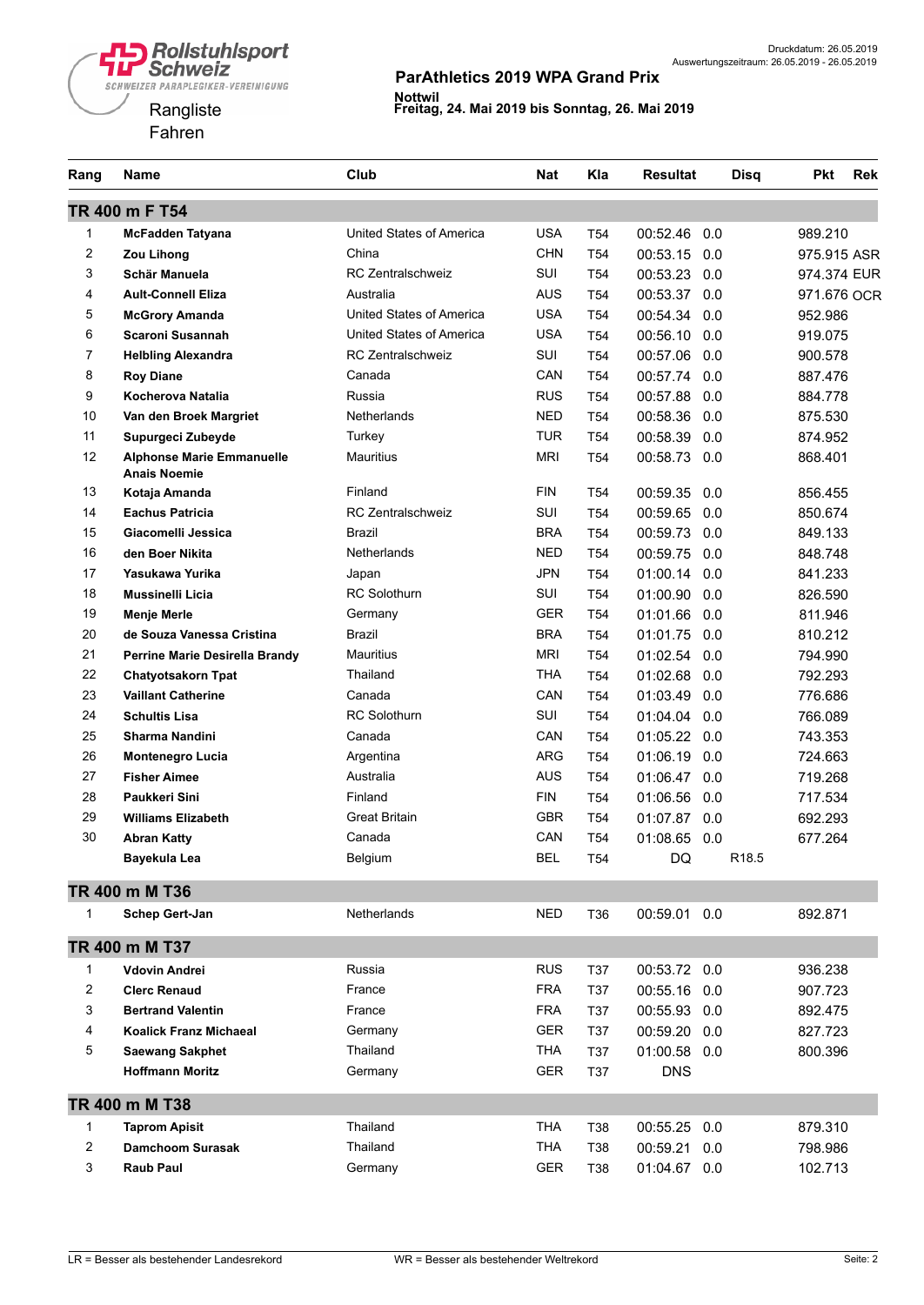# **Rollstuhlsport**<br>Schweiz SCHWEIZER PARAPLEGIKER-VEREINIGUNG



#### **ParAthletics 2019 WPA Grand Prix**

| Rang                    | Name                      | Club                        | Nat        | Kla             | <b>Resultat</b> | <b>Disq</b> | Pkt         | <b>Rek</b> |
|-------------------------|---------------------------|-----------------------------|------------|-----------------|-----------------|-------------|-------------|------------|
|                         | TR 400 m M T20            |                             |            |                 |                 |             |             |            |
| $\mathbf{1}$            | <b>Hohl Johannes</b>      | Germany                     | <b>GER</b> | T <sub>20</sub> | 00:51.69 0.0    |             | 904.873     |            |
|                         | TR 400 m M T11            |                             |            |                 |                 |             |             |            |
| $\mathbf{1}$            | Songphinit Suphachai      | Thailand                    | <b>THA</b> | T <sub>11</sub> | 00:55.78 0.0    |             | 879.920     |            |
|                         |                           |                             |            |                 |                 |             |             |            |
|                         | TR 400 m M T12            |                             |            |                 |                 |             |             |            |
| $\mathbf{1}$            | <b>Smit Jaco</b>          | Republic of South Africa    | <b>RSA</b> | T <sub>12</sub> | 00:51.06        | 0.0         | 947.216     |            |
| 2                       | <b>Trikolich Fedor</b>    | Russia                      | <b>RUS</b> | T <sub>12</sub> | 00:52.30        | 0.0         | 921.649     |            |
| 3                       | <b>Ciorap Abel</b>        | Romania                     | ROU        | T <sub>12</sub> | 00:53.13 0.0    |             | 904.536     |            |
|                         | TR 400 m M T13            |                             |            |                 |                 |             |             |            |
| 1                       | <b>Sharov Egor</b>        | Russia                      | <b>RUS</b> | T <sub>13</sub> | 00:49.20        | 0.0         | 950.959     |            |
| $\overline{2}$          | Labzin Aleksei            | Russia                      | <b>RUS</b> | T <sub>13</sub> | 00:52.63        | 0.0         | 877.825     |            |
| 3                       | Vitan Mihai-Nicolae       | Romania                     | ROU        | T13             | 01:01.26        | 0.0         | 693.817     |            |
|                         | TR 400 m M T62            |                             |            |                 |                 |             |             |            |
| $\mathbf{1}$            | <b>Hendriks Olivier</b>   | <b>Netherlands</b>          | NED        | T62             | 00:53.92        | 0.0         | 312.368     |            |
| 2                       | <b>Breuer Flip</b>        | Netherlands                 | <b>NED</b> | T62             | 00:58.84        | 0.0         | 61.108      |            |
| 3                       | <b>Delespesse David</b>   | Belgium                     | <b>BEL</b> | T62             | 01:08.69        | 0.0         | 0.038       |            |
|                         | TR 400 m M T33            |                             |            |                 |                 |             |             |            |
| $\mathbf{1}$            | <b>Small Andrew</b>       | <b>Great Britain</b>        | <b>GBR</b> | T33             | 01:07.20        | 0.0         | 841.379     |            |
| $\overline{c}$          | <b>Freeman James</b>      | Great Britain               | <b>GBR</b> | T <sub>33</sub> | 01:08.66        | 0.0         | 816.207     |            |
| 3                       | <b>Schmitz Denis</b>      | Germany                     | <b>GER</b> | T33             | $01:15.05$ 0.0  |             | 706.034     |            |
|                         | TR 400 m M T34            |                             |            |                 |                 |             |             |            |
| 1                       | Alhammadi Mohamed         | <b>United Arab Emirates</b> | <b>UAE</b> | T34             | 00:50.41        | 0.0         | 973.320 ASR |            |
| 2                       | <b>Manni Henry</b>        | Finland                     | <b>FIN</b> | T34             | 00:51.75        | 0.0         | 946.029 EUR |            |
| 3                       | <b>Smeenk Austin</b>      | Canada                      | CAN        | T34             | 00:52.33        | 0.0         | 934.216     |            |
| 4                       | <b>Towers Isaac</b>       | <b>Great Britain</b>        | <b>GBR</b> | T34             | 00:53.21        | 0.0         | 916.293     |            |
| 5                       | <b>Mitic Bojan</b>        | <b>RC Zentralschweiz</b>    | SUI        | T34             | 00:55.06        | 0.0         | 878.615     |            |
| 6                       | Gong Wenhao               | China                       | <b>CHN</b> | T34             | 00:55.78        | 0.0         | 863.951     |            |
| 7                       | Leclerc Lee               | Canada                      | CAN        | T34             | 00:56.70 0.0    |             | 845.214     |            |
| 8                       | <b>Brazier Joe</b>        | Great Britain               | GBR        | T34             | 00:56.91        | 0.0         | 840.937     |            |
| 9                       | <b>Rusch Stefan</b>       | Netherlands                 | <b>NED</b> | T34             | 00:57.89        | 0.0         | 820.978     |            |
| 10                      | <b>Edwards Jamie</b>      | Great Britain               | <b>GBR</b> | T34             | 00:59.05 0.0    |             | 797.352     |            |
| 11                      | <b>Pijs Bart</b>          | Netherlands                 | <b>NED</b> | T34             | 01:00.99 0.0    |             | 757.841     |            |
| 12                      | <b>Williams Nathaniel</b> | Great Britain               | <b>GBR</b> | T34             | 01:01.83        | 0.0         | 740.733     |            |
| 13                      | <b>Cooper Matthew</b>     | Great Britain               | <b>GBR</b> | T34             | 01:02.08 0.0    |             | 735.641     |            |
| 14                      | Deschwanden Andrin        | RC Zentralschweiz           | SUI        | T34             | 01:21.97        | 0.0         | 330.550     |            |
| 15                      | <b>Hermann Eskil</b>      | RC Zentralschweiz           | SUI        | T34             | 01:23.87 0.0    |             | 291.853     |            |
|                         | TR 400 m M T51            |                             |            |                 |                 |             |             |            |
| 1                       | Navarro Edgar             | Mexico                      | <b>MEX</b> | T <sub>51</sub> | 01:16.36        | 0.0         | 1010.881    |            |
| $\overline{\mathbf{c}}$ | <b>Genyn Peter</b>        | Belgium                     | <b>BEL</b> | T51             | 01:18.87 0.0    |             | 978.368     |            |
| 3                       | <b>Strobel Stefan</b>     | Germany                     | <b>GER</b> | T <sub>51</sub> | 01:30.86        | 0.0         | 823.057     |            |
| 4                       | <b>Fonseca Ernesto</b>    | Costa Rica                  | <b>CRC</b> | T <sub>51</sub> | 01:37.09 0.0    |             | 742.358     |            |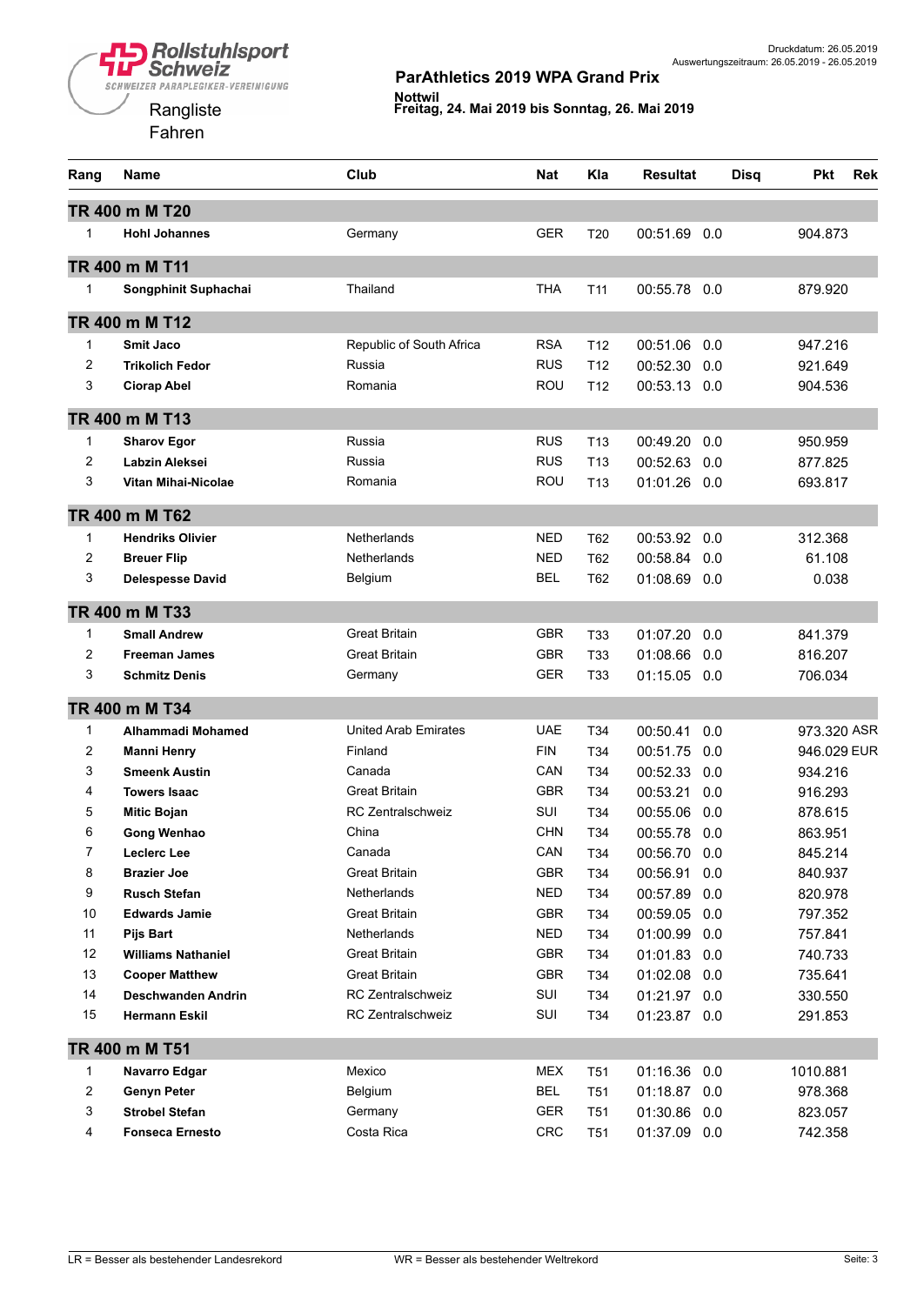

| Rang           | Name                        | Club                     | <b>Nat</b> | Kla             | <b>Resultat</b> | <b>Disq</b>       | <b>Pkt</b>  | <b>Rek</b> |
|----------------|-----------------------------|--------------------------|------------|-----------------|-----------------|-------------------|-------------|------------|
|                | TR 400 m M T52              |                          |            |                 |                 |                   |             |            |
| 1              | <b>Sato Tomoki</b>          | Japan                    | <b>JPN</b> | T <sub>52</sub> | 00:58.05        | 0.0               | 948.370     |            |
| $\overline{c}$ | <b>Geierspichler Thomas</b> | Austria                  | <b>AUT</b> | T <sub>52</sub> | 01:03.63        | 0.0               | 847.283     |            |
| 3              | <b>Bösch Beat</b>           | <b>RC Zentralschweiz</b> | SUI        | T <sub>52</sub> | 01:04.04        | 0.0               | 839.855     |            |
| 4              | <b>Skucas Kestutis</b>      | Litauen                  | <b>LTU</b> | T <sub>52</sub> | 01:04.73        | 0.0               | 827.355     |            |
| 5              | <b>Hernandez Salvador</b>   | Mexico                   | <b>MEX</b> | T <sub>52</sub> | 01:05.30        | 0.0               | 817.029     |            |
| 6              | <b>Trindade Mario</b>       | Portugal                 | <b>POR</b> | T <sub>52</sub> | 01:06.77        | 0.0               | 790.399     |            |
| 7              | <b>Matsumoto Naoyuki</b>    | Japan                    | <b>JPN</b> | T <sub>52</sub> | 01:07.08        | 0.0               | 784.783     |            |
| 8              | <b>Beack Brandon</b>        | Republic of South Africa | <b>RSA</b> | T <sub>52</sub> | 01:07.68        | 0.0               | 773.913     |            |
| 9              | <b>Blum Fabian</b>          | <b>RC Zentralschweiz</b> | SUI        | T <sub>52</sub> | 01:09.42 0.0    |                   | 742.391     |            |
| 10             | <b>McIntosh Sam</b>         | Australia                | <b>AUS</b> | T <sub>52</sub> | 01:10.08        | 0.0               | 730.435     |            |
| 11             | <b>Hose Josh</b>            | Australia                | <b>AUS</b> | T <sub>52</sub> | 01:11.69        | 0.0               | 701.268     |            |
| 12             | <b>Smith Nicholas</b>       | <b>Great Britain</b>     | <b>GBR</b> | T <sub>52</sub> | 01:16.55        | 0.0               | 613.225     |            |
|                | TR 400 m M T53              |                          |            |                 |                 |                   |             |            |
| 1              | <b>Lakatos Brent</b>        | Canada                   | CAN        | <b>T53</b>      | 00:47.34        | 0.0               | 1001.266 WR |            |
| 2              | Paeyo Pongsakorn            | Thailand                 | THA        | T <sub>53</sub> | 00:48.36        | 0.0               | 979.747     |            |
| 3              | <b>Yang Shaoqiao</b>        | China                    | <b>CHN</b> | T <sub>53</sub> | 00:50.09        | 0.0               | 943.249     |            |
| 4              | <b>Fairbank Pierre</b>      | France                   | <b>FRA</b> | T <sub>53</sub> | 00:50.21        | 0.0               | 940.717     |            |
| 5              | <b>Colman Richard</b>       | Australia                | <b>AUS</b> | <b>T53</b>      | 00:50.27        | 0.0               | 939.451     |            |
| 6              | Gritsenko Vitalii           | Russia                   | <b>RUS</b> | <b>T53</b>      | 00:50.87        | 0.0               | 926.793     |            |
| $\overline{7}$ | <b>Brignone Nicolas</b>     | France                   | <b>FRA</b> | T <sub>53</sub> | 00:50.90        | 0.0               | 926.160     |            |
| 8              | <b>Siemann Brian</b>        | United States of America | <b>USA</b> | T <sub>53</sub> | 00:51.19        | 0.0               | 920.042     |            |
| 9              | Matsunaga Hitoshi           | Japan                    | JPN        | T <sub>53</sub> | 00:51.76        | 0.0               | 908.017     |            |
| 10             | <b>Aminov Rustam</b>        | Russia                   | <b>RUS</b> | T <sub>53</sub> | 00:51.86        | 0.0               | 905.907     |            |
| 11             | Gastaldi Diego              | Italy                    | <b>ITA</b> | T <sub>53</sub> | 00:52.02        | 0.0               | 902.532     |            |
| 12             | Algurashi Adbulrahmen       | Saudi Arabia             | <b>KSA</b> | T <sub>53</sub> | 00:52.84        | 0.0               | 885.232     |            |
| 13             | Silva Ariosvaldo            | Brazil                   | <b>BRA</b> | T <sub>53</sub> | 00:53.29        | 0.0               | 875.738     |            |
| 14             | <b>Intasen Sopa</b>         | Thailand                 | <b>THA</b> | T <sub>53</sub> | 00:53.96        | 0.0               | 861.603     |            |
| 15             | <b>Bushell Mickey</b>       | <b>Great Britain</b>     | <b>GBR</b> | <b>T53</b>      | 00:56.19        | 0.0               | 814.557     |            |
| 16             | <b>Wongnonthaphum Napat</b> | Thailand                 | THA        | <b>T53</b>      | 01:03.96        | 0.0               | 650.633     |            |
| 17             | <b>Larusson Arnar</b>       | Iceland                  | <b>ISL</b> | T <sub>53</sub> | 01:06.09        | 0.0               | 605.696     |            |
| 18             | <b>Russom Matiwos</b>       | <b>RC</b> beider Basel   | SUI        | T <sub>53</sub> | 01:06.93        | 0.0               | 587.975     |            |
|                | <b>Brown Ben</b>            | Canada                   | CAN        | <b>T53</b>      | <b>DNS</b>      |                   |             |            |
|                | Hiromichi Jun               | Japan                    | JPN        | <b>T53</b>      | <b>DNS</b>      |                   |             |            |
|                | Jomni Moatez                | <b>Great Britain</b>     | <b>GBR</b> | T <sub>53</sub> | DQ              | R <sub>18.5</sub> |             |            |
|                | <b>Sellier David</b>        | France                   | <b>FRA</b> | <b>T53</b>      | DQ              | R <sub>18.5</sub> |             |            |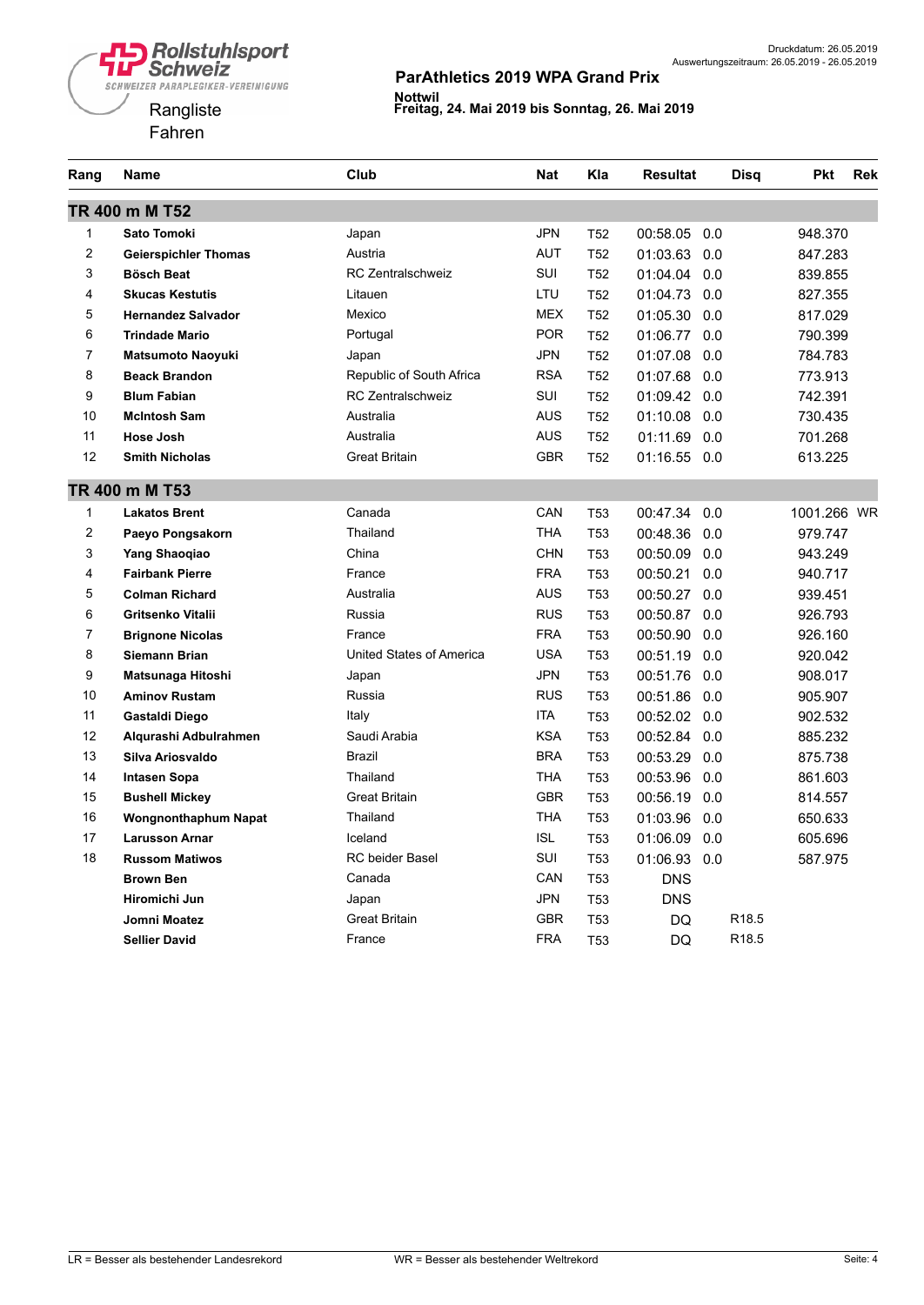

| Rang   | <b>Name</b>                        | Club                     | <b>Nat</b> | Kla             | <b>Resultat</b> | <b>Disq</b> | <b>Pkt</b>  | <b>Rek</b> |
|--------|------------------------------------|--------------------------|------------|-----------------|-----------------|-------------|-------------|------------|
|        | TR 400 m M T54                     |                          |            |                 |                 |             |             |            |
| 1      | <b>Zhang Yong</b>                  | China                    | <b>CHN</b> | T <sub>54</sub> | 00:44.84<br>0.0 |             | 969.195 ASR |            |
| 2      | <b>Romanchuk Daniel</b>            | United States of America | <b>USA</b> | T <sub>54</sub> | 00:45.58<br>0.0 |             | 952.184 AMR |            |
| 3      | <b>Chiassaro Richard</b>           | <b>Great Britain</b>     | GBR        | T54             | 00:46.25<br>0.0 |             | 936.782     |            |
| 4      | Van Weeghel Kenny                  | Netherlands              | <b>NED</b> | T54             | 00:46.83<br>0.0 |             | 923.448     |            |
| 5      | <b>Maguire Nathan</b>              | <b>Great Britain</b>     | <b>GBR</b> | T54             | 00:47.13<br>0.0 |             | 916.552     |            |
| 6      | Dai Yunqiang                       | China                    | <b>CHN</b> | T <sub>54</sub> | 00:47.15<br>0.0 |             | 916.092     |            |
| 7      | <b>Bychenok Alexey</b>             | Russia                   | <b>RUS</b> | T <sub>54</sub> | 00:47.36<br>0.0 |             | 911.264     |            |
| 8      | Tähti Leo-Pekka                    | Finland                  | <b>FIN</b> | T <sub>54</sub> | 00:47.48<br>0.0 |             | 908.506     |            |
| 9      | Konjen Saichon                     | Thailand                 | THA        | T <sub>54</sub> | 00:47.54<br>0.0 |             | 907.126     |            |
| 10     | <b>Suzuki Tomoki</b>               | Japan                    | <b>JPN</b> | T <sub>54</sub> | 00:48.14<br>0.0 |             | 893.333     |            |
| 11     | <b>Cervantes Garcia Juan Pablo</b> | Mexico                   | <b>MEX</b> | T54             | 00:48.33<br>0.0 |             | 888.966     |            |
| 12     | <b>Khongrak Putharet</b>           | Thailand                 | <b>THA</b> | T <sub>54</sub> | 00:48.37<br>0.0 |             | 888.046     |            |
| 13     | <b>Carter Sam</b>                  | Australia                | <b>AUS</b> | T <sub>54</sub> | 00:48.48<br>0.0 |             | 885.517     |            |
| 14     | <b>Tana Rawat</b>                  | Thailand                 | <b>THA</b> | T54             | 00:48.50<br>0.0 |             | 885.058     |            |
| 15     | Lappin Jake                        | Australia                | <b>AUS</b> | T54             | 00:48.68<br>0.0 |             | 880.919     |            |
| 16     | Casoli Julien                      | France                   | <b>FRA</b> | T <sub>54</sub> | 00:48.88<br>0.0 |             | 876.322     |            |
| 17     | Alrajehi Faisal                    | Kuwait                   | <b>KUW</b> | T <sub>54</sub> | 00:49.07<br>0.0 |             | 871.954     |            |
| 18     | <b>Dupont Alexandre</b>            | Canada                   | CAN        | T <sub>54</sub> | 00:49.61<br>0.0 |             | 859.540     |            |
| 19     | Nishi Yuki                         | Japan                    | <b>JPN</b> | T <sub>54</sub> | 00:49.72<br>0.0 |             | 857.011     |            |
| 20     | Hyakutake Tsuyoshi                 | Japan                    | <b>JPN</b> | T <sub>54</sub> | 00:50.08<br>0.0 |             | 848.736     |            |
| 21     | <b>Kurbanov Arsen</b>              | Russia                   | <b>RUS</b> | T <sub>54</sub> | 00:50.09<br>0.0 |             | 848.506     |            |
| 22     | Hu Yang                            | China                    | <b>CHN</b> | T54             | 00:50.25<br>0.0 |             | 844.828     |            |
| 23     | <b>Smyth Tristan</b>               | Canada                   | CAN        | T <sub>54</sub> | 00:50.26<br>0.0 |             | 844.598     |            |
| 24     | <b>LaBrooy Dillon</b>              | <b>Great Britain</b>     | <b>GBR</b> | T <sub>54</sub> | 00:50.42<br>0.0 |             | 840.919     |            |
| 25     | Silva de Jesus Carlos Pierre       | Brazil                   | <b>BRA</b> | T <sub>54</sub> | 00:50.50<br>0.0 |             | 839.081     |            |
| 26     | Yasuoka Choke                      | Japan                    | <b>JPN</b> | T54             | 00:50.57<br>0.0 |             | 837.471     |            |
| 27     | Christophe Isaiah                  | Canada                   | CAN        | T54             | 00:50.64<br>0.0 |             | 835.862     |            |
| 28     | <b>Sianglam Phiphatphong</b>       | Thailand                 | <b>THA</b> | T54             | 00:50.67<br>0.0 |             | 835.172     |            |
| 29     | de Melo Leonardo                   | Brazil                   | <b>BRA</b> | T54             | 00:50.73<br>0.0 |             | 833.793     |            |
| 30     | Ganzei Alexandr                    | Russia                   | <b>RUS</b> | T54             | 00:51.08<br>0.0 |             | 825.747     |            |
| 31     | <b>Rizzo Samuel</b>                | Australia                | <b>AUS</b> | T <sub>54</sub> | 00:51.14 0.0    |             | 824.368     |            |
| 32     | van de Waterlaat Rens              | Netherlands              | <b>NED</b> | T54             | 00:51.35 0.0    |             | 819.540     |            |
| 33     | <b>Ravet Cedric</b>                | Mauritius                | <b>MRI</b> | T54             | 00:51.38 0.0    |             | 818.851     |            |
| 34     | Sayano Toshiaki                    | Japan                    | <b>JPN</b> | T <sub>54</sub> | 00:51.40 0.0    |             | 818.391     |            |
| 35     | Janthon Ekkachai                   | Thailand                 | <b>THA</b> | T <sub>54</sub> | 00:51.51 0.0    |             | 815.862     |            |
| 36     | <b>Sartor Giandomenico</b>         | Italy                    | ITA        | T <sub>54</sub> | 00:51.52 0.0    |             | 815.632     |            |
| $37\,$ | Luo Xingchuan                      | China                    | <b>CHN</b> | T54             | 00:52.10 0.0    |             | 802.299     |            |
| 37     | <b>Malter Ludwig</b>               | Austria                  | <b>AUT</b> | T54             | 00:52.10<br>0.0 |             | 802.299     |            |
| 39     | <b>Scherer David</b>               | Germany                  | <b>GER</b> | T54             | 00:52.49 0.0    |             | 793.333     |            |
| 40     | <b>Ademes Tristian Joshua</b>      | Germany                  | <b>GER</b> | T54             | 00:52.70<br>0.0 |             | 788.506     |            |
| 41     | Kishizawa Hiroki                   | Japan                    | <b>JPN</b> | T54             | 00:52.73 0.0    |             | 787.816     |            |
| 42     | Soulama Nambia Basile              | Canada                   | CAN        | T54             | 00:53.01<br>0.0 |             | 781.379     |            |
| 43     | Himanka Tuomo                      | Finland                  | <b>FIN</b> | T54             | 00:55.34<br>0.0 |             | 727.816     |            |
| 44     | <b>Willimann Lukas</b>             | <b>RC Zentralschweiz</b> | SUI        | T54             | 00:55.60 0.0    |             | 721.839     |            |
| 45     | Orru Raffaele                      | Netherlands              | <b>NED</b> | T <sub>54</sub> | 00:55.86 0.0    |             | 715.862     |            |
| 46     | <b>Lötscher Tobias</b>             | <b>RC Zentralschweiz</b> | SUI        | T <sub>54</sub> | 00:56.22 0.0    |             | 707.586     |            |
| 47     | Sasaki Rinpei                      | Japan                    | <b>JPN</b> | T54             | 00:57.55 0.0    |             | 677.011     |            |
| 48     | <b>McCullagh Sean</b>              | Ireland                  | <b>IRL</b> | T54             | 00:57.93 0.0    |             | 668.276     |            |
| 49     | <b>Oozeer Mehfooz</b>              | Mauritius                | <b>MRI</b> | T54             | 00:58.10 0.0    |             | 664.368     |            |
|        |                                    |                          |            |                 |                 |             |             |            |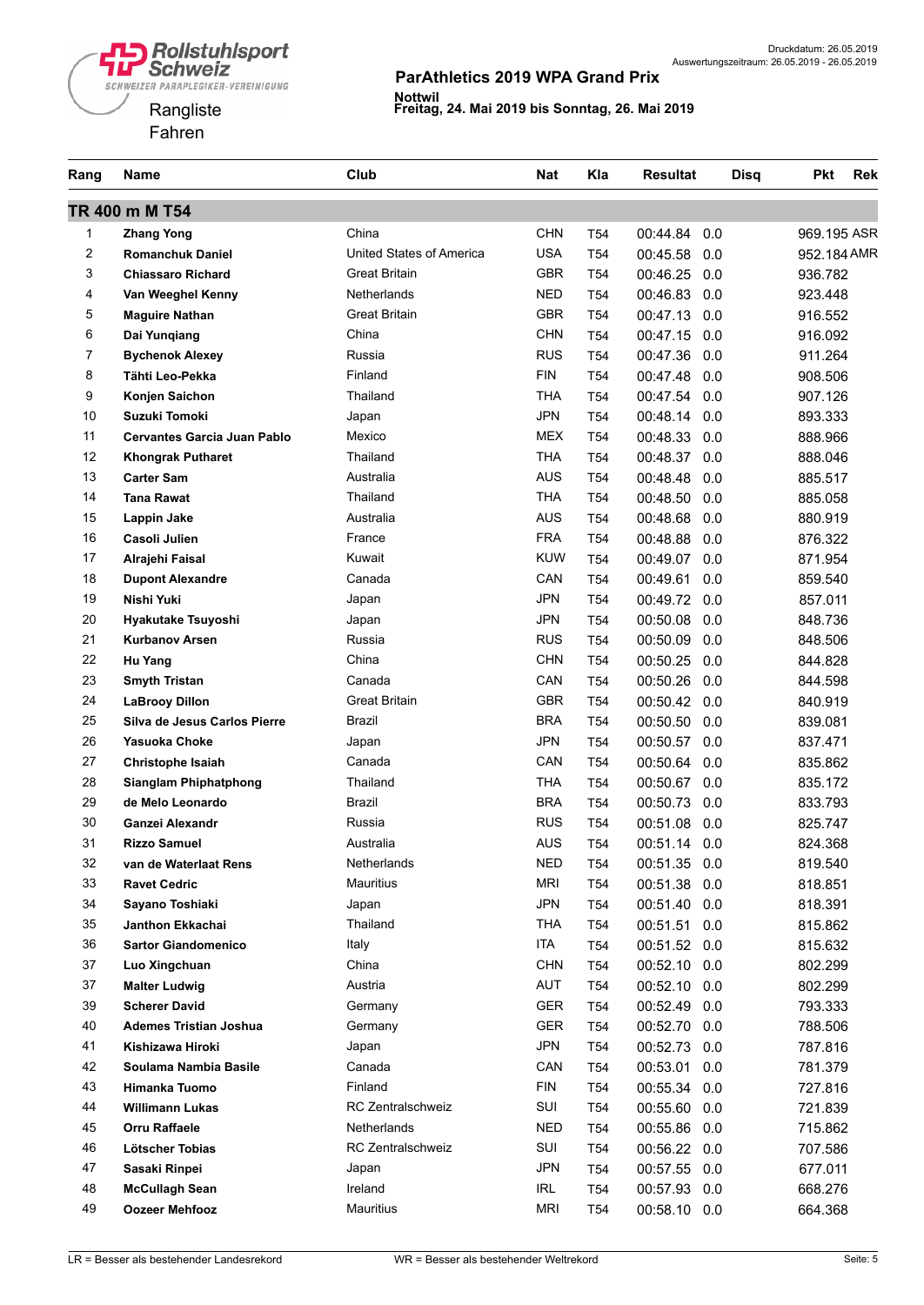

| Rang           | <b>Name</b>                                             | Club                               | <b>Nat</b> | Kla             | <b>Resultat</b> | Disq | <b>Pkt</b>   | <b>Rek</b> |
|----------------|---------------------------------------------------------|------------------------------------|------------|-----------------|-----------------|------|--------------|------------|
| 50             | Zimich Balraj                                           | Canada                             | CAN        | T <sub>54</sub> | 00:58.86 0.0    |      | 646.897      |            |
| 51             | Kieliger Fabian                                         | <b>RC Zentralschweiz</b>           | SUI        | T <sub>54</sub> | 01:01.70        | 0.0  | 581.609      |            |
| 52             | <b>Studer Dario</b>                                     | <b>RC Solothurn</b>                | SUI        | T <sub>54</sub> | 01:05.89        | 0.0  | 485.287      |            |
| 53             | <b>Scheuber Cyrill</b>                                  | <b>RC</b> Zentralschweiz           | SUI        | T <sub>54</sub> | 01:14.31        | 0.0  | 291.724      |            |
| 54             | <b>Siegenthaler Silvan</b>                              | RSC Bern                           | <b>SUI</b> | <b>T54</b>      | 01:25.86        | 0.0  | 26.207       |            |
|                | <b>Guenther Jannes</b>                                  | Germany                            | <b>GER</b> | T <sub>54</sub> | <b>DNS</b>      |      |              |            |
|                | TR 5000 m F T53 - T54                                   |                                    |            |                 |                 |      |              |            |
| 1              | <b>McFadden Tatyana</b>                                 | United States of America           | <b>USA</b> | T <sub>54</sub> | 10:57.80        | 0.0  | 1006.944 AMR |            |
| $\overline{c}$ | Schär Manuela                                           | <b>RC Zentralschweiz</b>           | SUI        | T <sub>54</sub> | 10:58.32        | 0.0  | 1006.159     |            |
| 3              | de Rozario Madison                                      | Australia                          | <b>AUS</b> | T <sub>53</sub> | 10:59.05        | 0.0  | 1005.057 OCR |            |
| 4              | <b>McClammer Chelsea</b>                                | United States of America           | <b>USA</b> | T <sub>53</sub> | 10:59.25 0.0    |      | 1004.755     |            |
| 5              | <b>Scaroni Susannah</b>                                 | United States of America           | <b>USA</b> | T <sub>54</sub> | 10:59.28        | 0.0  | 1004.710     |            |
| 6              | Zou Lihong                                              | China                              | <b>CHN</b> | T <sub>54</sub> | 11:52.65 0.0    |      | 924.139      |            |
| 7              | den Boer Nikita                                         | <b>Netherlands</b>                 | <b>NED</b> | T <sub>54</sub> | 11:56.44        | 0.0  | 918.418      |            |
| 8              | <b>Roy Diane</b>                                        | Canada                             | CAN        | T <sub>54</sub> | 12:09.33        | 0.0  | 898.958      |            |
| 9              | <b>Eachus Patricia</b>                                  | RC Zentralschweiz                  | SUI        | <b>T54</b>      | 12:09.40        | 0.0  | 898.853      |            |
| 10             | dos Santos Rocha Aline                                  | Brazil                             | <b>BRA</b> | T <sub>54</sub> | 12:13.41        | 0.0  | 892.799      |            |
| 11             | de Souza Vanessa Cristina                               | Brazil                             | <b>BRA</b> | T <sub>54</sub> | 12:38.63        | 0.0  | 854.725      |            |
| 12             | Kocherova Natalia                                       | Russia                             | <b>RUS</b> | <b>T54</b>      | 12:52.17 0.0    |      | 834.284      |            |
|                | <b>Rausin Arielle</b>                                   | United States of America           | <b>USA</b> | T <sub>54</sub> | <b>DNF</b>      |      |              |            |
|                | Van den Broek Margriet                                  | <b>Netherlands</b>                 | <b>NED</b> | T <sub>54</sub> | <b>DNF</b>      |      |              |            |
|                | Nakayama Kazumi                                         | Japan                              | <b>JPN</b> | T <sub>53</sub> | DNF             |      |              |            |
|                | <b>Alphonse Marie Emmanuelle</b><br><b>Anais Noemie</b> | Mauritius                          | <b>MRI</b> | T <sub>54</sub> | <b>DNF</b>      |      |              |            |
|                | <b>Frotten Jessica</b>                                  | Canada                             | CAN        | T <sub>53</sub> | <b>DNS</b>      |      |              |            |
|                | TR 5000 m M T11                                         |                                    |            |                 |                 |      |              |            |
| 1              | <b>Taboada Francisco</b>                                | Plusport Behindertensport Schw SUI |            | T11             | 19:38.46 0.0    |      | 706.553      |            |
|                | TR 5000 m M T12                                         |                                    |            |                 |                 |      |              |            |
| 1              | <b>Kostin Aleksandr</b>                                 | Russia                             | <b>RUS</b> | T <sub>12</sub> | 15:12.65        | 0.0  | 905.433      |            |
| $\overline{c}$ | <b>Mathys Theo</b>                                      | Plusport Behindertensport Schw SUI |            | T <sub>12</sub> | 21:51.84 0.0    |      | 426.673      |            |
|                | TR 5000 m M T13                                         |                                    |            |                 |                 |      |              |            |
| 1              | <b>Imhasly Stefan</b>                                   | Plusport Behindertensport Schw SUI |            | T <sub>13</sub> | 22:01.23 0.0    |      | 464.936      |            |
|                | TR 5000 m M T51                                         |                                    |            |                 |                 |      |              |            |
| 1              | <b>Strobel Stefan</b>                                   | Germany                            | <b>GER</b> | T <sub>51</sub> | 21:22.12 0.0    |      | 726.793      |            |